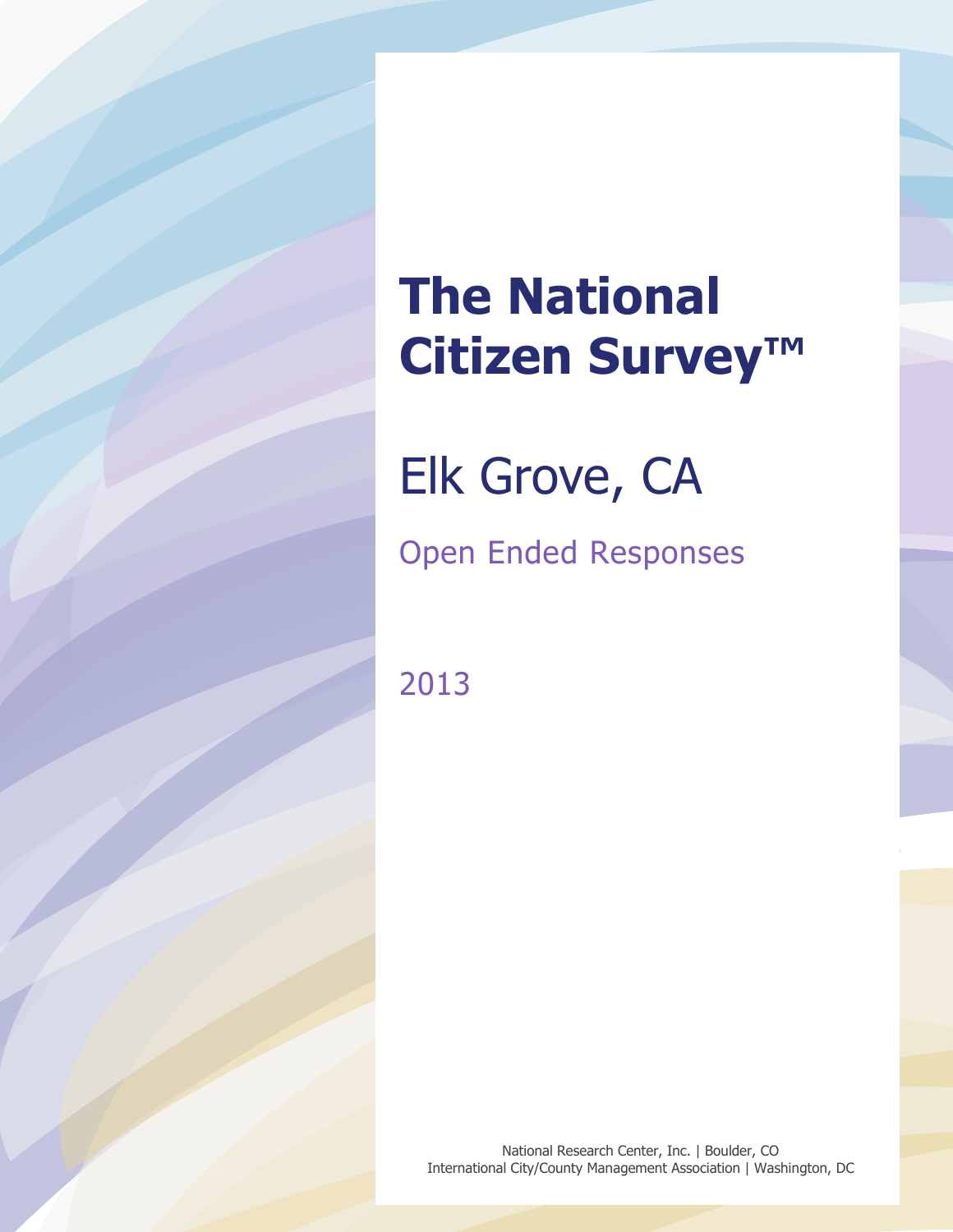### **Contents**

The National Citizen Survey<sup>™</sup> © 2001-2013 National Research Center, Inc.

National Research Center, Inc. International City/County Management Association<br>2955 Valmont Road, Suite 300 777 North Capitol Street NE, Suite 500 2955 Valmont Road, Suite 300 777 North Capitol Street NE, Suite 500 Boulder, CO 80301 Washington, DC 20002<br>www.n-r-c.com • 303-444-7863 www.icma.org • 202-289-IC www.icma.org • 202-289-ICMA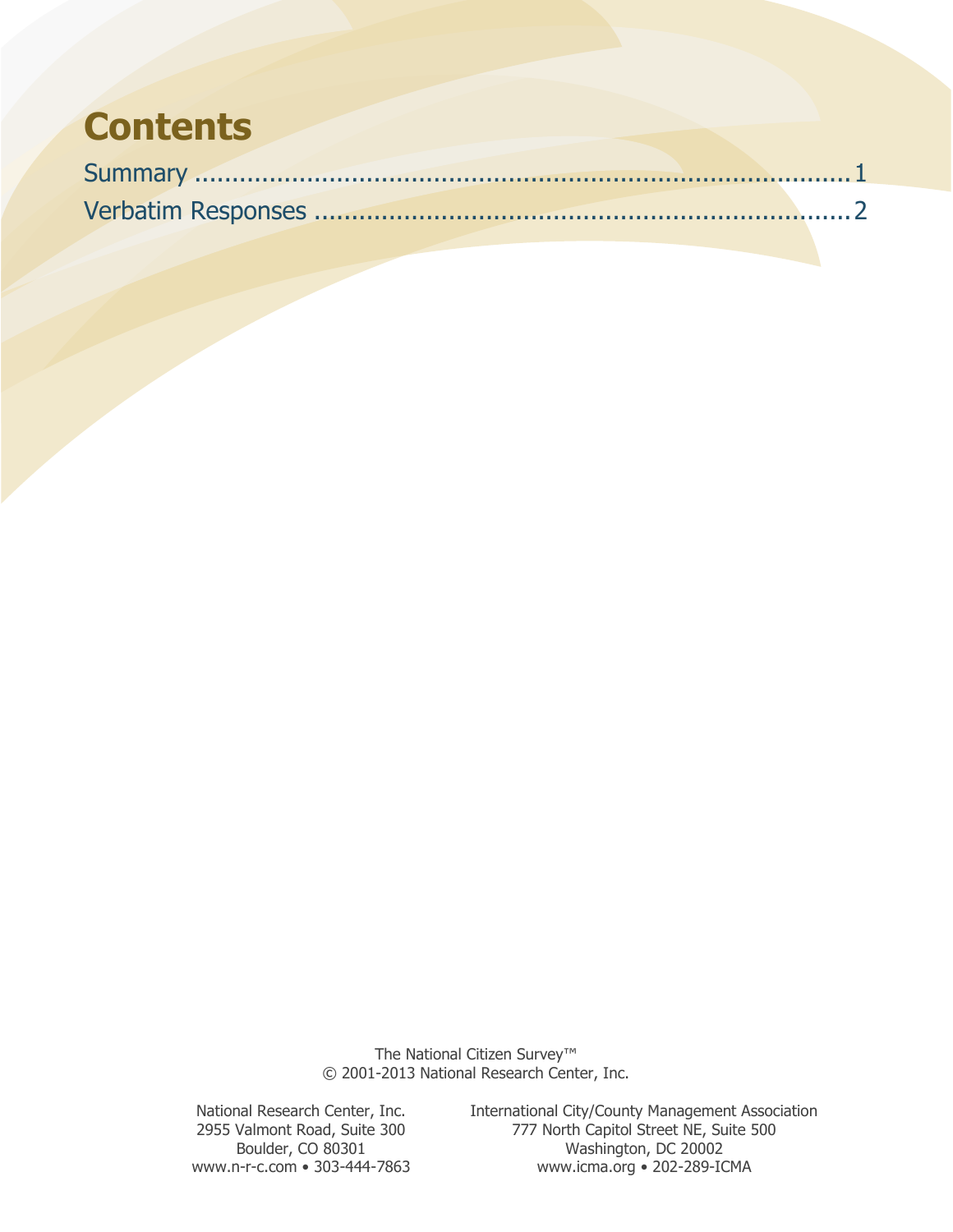# <span id="page-2-0"></span>**Summary**

The National Citizen Survey™ (The NCS) is a collaborative effort between National Research Center, Inc. (NRC) and the International City/County Management Association (ICMA). The survey and its administration are standardized to assure high quality research methods and directly comparable results across The National Citizen Survey™ communities. This report includes the verbatim responses to an open ended question included on The NCS 2013 survey for Elk Grove. Additional reports and the technical appendices are available under separate cover.

Respondents were asked to record their opinions on what types of activities, amenities, shops or services would encourage residents to visit Old Town Elk Grove in the following question:

 What types of activities, amenities, shops or services would encourage you to visit Old Town Elk Grove more often?

The verbatim responses were categorized by topic area and those topics are reported in the following table with the percent of responses given in each category. Because some comments from residents covered more than a single topic, each topic mentioned by a resident was categorized and counted for the table below. Those verbatim responses are grouped by the first topic listed in each comment whenever a respondent mentioned more than a single topic. Verbatim comments that contain more than one topic nevertheless appear only once (in the category of the first topic listed), however the analysis in the table below counts each of the topic areas given by all respondents regardless where those topics appeared in the comment.

Results from the open-ended question is best understood by reviewing the frequencies that summarize responses as well as the actual verbatim responses themselves. Two hundred sixty-nine surveys were completed by Elk Grove residents; of these 132 wrote in responses for the open-ended question. Most respondents were interested in having more dining, restaurant and bar options or having more parking available to make visiting Old Town Elk Grove easier. Others showed interest in having more theater, art and family-friendly options as well as more places to shop.

#### Figure 1: Question 16

What types of activities, amenities, shops or services would encourage you to visit Old Town Elk Grove more often?

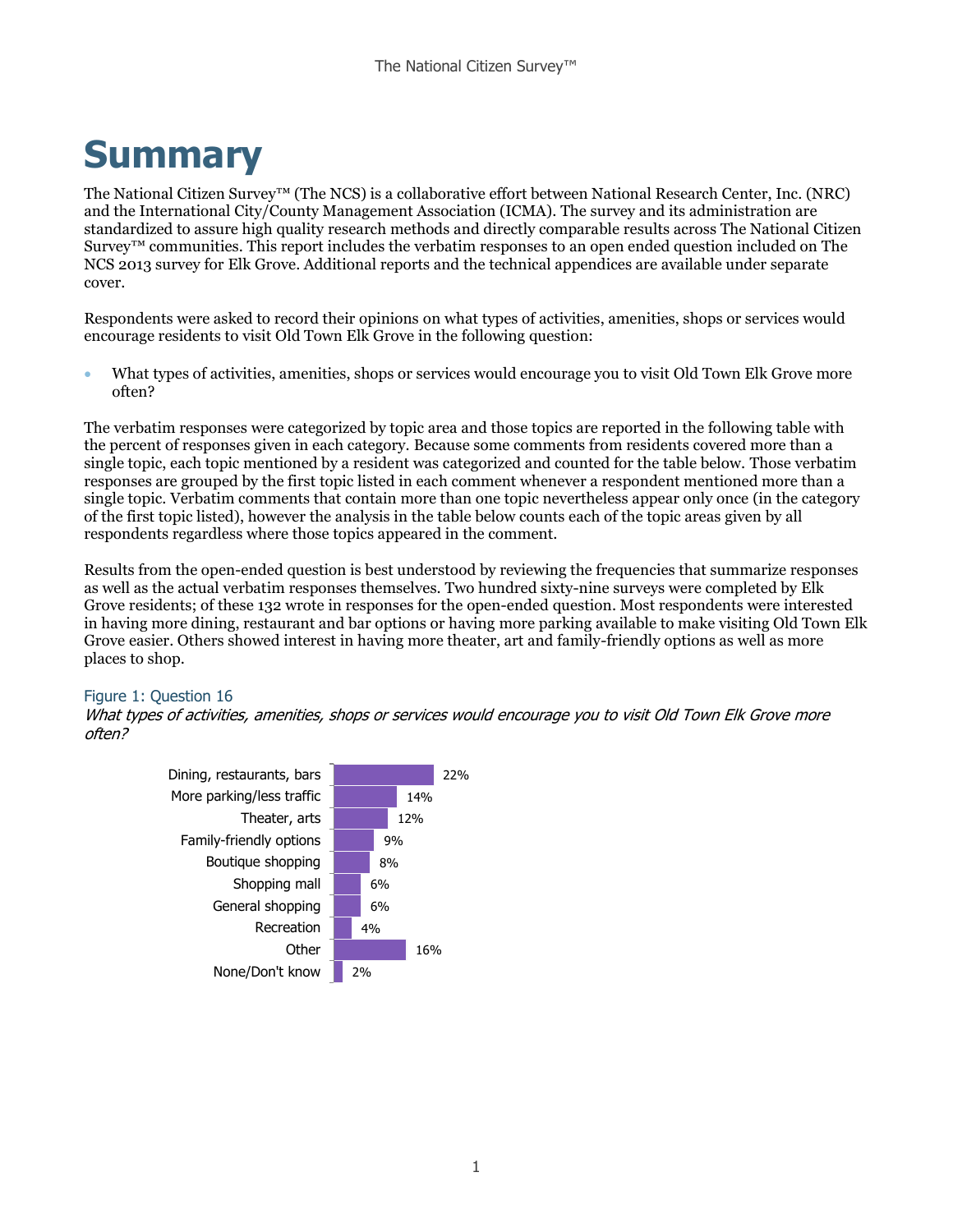## <span id="page-3-0"></span>**Verbatim Responses**

The following pages contain the respondents' verbatim responses as written on the survey and have not been edited for spelling or grammar. Responses have been organized by coded topic areas.

### **What types of activities, amenities, shops or services would encourage you to visit Old Town Elk Grove more often?**

#### Dining, restaurants, bars

- More dining opportunities more shops (unique) more events-although we do have some I know. I have lived for 30+ years & loved Elk Grove when I came. I see it continuing to have issue & not much being done to stop it too much growth, less safe etc.
- Cafe dining wine tasting room/wine bar restaurant for casual dining for breakfast / coffee ice cream / gelato store meat/cheese deli / market antique faire farmers market.
- Food trucks
- A casual dining, possibly lunch eatery. We have only the Brickhouse and need more variety we do not need any more salons!!!
- More family oriented events restaurants.
- Farmers market (where the ice rink is driving the spring & summer) winter it goes back to a rink.
- Fine dining Bar/restaurant Bob's is all there is Shops.
- Fallow parlor, dining
- Fine drawings such Chinese food.
- We need more restaurants (not corporate)  $\&$  fine dining and a high and department store in Macy Nordstroms.
- Sports bar, farmers market.
- Dining, shops.
- More than I (one) restaurant & "something" that would involve all ages & nationalities; more gas stations btwn hwy 99 & I-5 that stay open past 11 PM.
- Dining, nightlife
- Better restaurants, shops, better parking.
- More bars.
- Better/more dinning / night life options.
- Patio dining, quality restaurants, special events.
- Fine dining so we will enjoy going there.
- Club, (like "mix" down town SAC).
- Family friendly restaurant with easy parking. Generally, l avoid downtown because it is crowded and difficult to drive through & park.
- Better food establishments.
- Quality food, most is in Laguna sports Arena.
- Restaurant options events such as concerts more shopping.
- Something for families to do. More fine dining needed and less chain restaurants, nail salons an sun tanning places. We have too many of them.
- More independent restaurants-breweries, wine tasting.
- We used to go to the brewery all the time before it closed.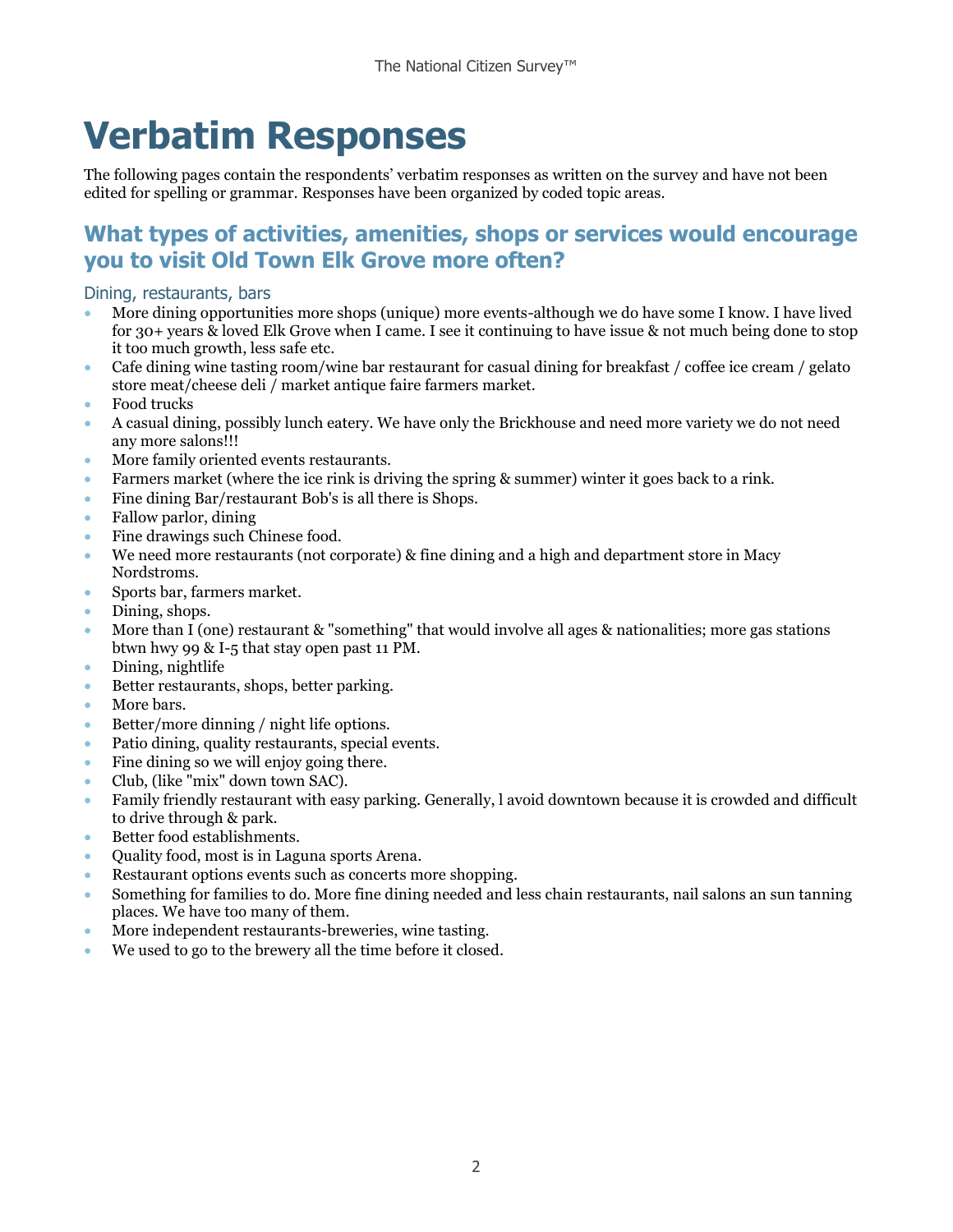#### More parking/less traffic

- Parking! Old town EG is a disaster. The renovation narrowed streets, shortened parking spots and drove away businesses. Seriously, its a joke in circles of our friends. Create healthy businesses; restaurants, shopping, open space etc. Currently a "palm reader" or crap sold downtown has as zero draw for me or my kids.
- Nothing too hard to find good parking traffic in a mess going through the streets of old town.
- No parking & the traffic is really bad, I just stay a way from old town.
- More parking!
- A place to park that is not dark & Isolated.
- It is too crowed now traffic jams improve traffic flow.
- Add more parking, less hair & nail, make it so people want to sit, eat, people watch, meet & greet sp.
- Better parking
- Driving thru the traffic calming structures is difficult and not conducive to stopping and parking. I know a lot of money was spent on it, but I don't think the structures made driving round old town EG better.
- Parking needs to improve and then add a theatre for plays and concerts and good dinning at reasonable prices.
- Traffic in to heavy must of the lane to go into old town.
- Better parking and street access when events are held.
- Old town is no longer the center of EG! Quit jamming it down our throats it's impossible to get to, has no parking has shabby, ill conceived shops and, again, it is impossible to get to. The traffic east of 99 is awful- fix that and clean up the look of the 1980's strip malls and you may have a shot.
- More & better parking access.
- Easier free parking.
- What deters us is heavy traffic and parking problems.
- Parking sucks for what is there.
- Don't parking. I don't go to old town locations its parking to as bad.
- The traffic is always slow there & run the train comes through. It is the only place in Elk Grove. Not I have cotton stuck in traffic, nothing would get me to go there.
- I Don't really have an opinion other than it already seems congested w / traffic and like it would need traffic improvement if further development was implemented.
- Better parking/traffic.
- Better parking, more outdoor eateries unique shops. Farmers market. Activities to get you down there. Make it a fun place to go to right now its pretty boring!
- Better access, better parking please, please get rid of frontier phone this monopoly is very expensive , unreliable! allow other phone services to come to E.G. 95758 zip code.
- I will never visit "Old Town" because there is not enough parking and it's difficult to drive thru. You also chased out my favorite venue. The Elk Grove brewing co. I went there to listen to the blues and eat good food. Whoever decided to change "Old Town" to a narrow street with very limited parking was an idiot!!

#### Theater, arts

- Special events, plaza setting museum anything that make Elk Grove a very nice place to live.
- Movie theater, community park, fine dining, casual dining, outdoor contacts.
- Maybe a movie house, Maybe not, I do go there for a restaurant meal, but thats about it.
- Acts, theater, shows, exhibits, history museums aquarium, clubs, multi-story dance hall with headline DJ's.
- Movie theater I have already faired my children. I am at senior Legan.
- Good quality restaurants performing arts theater.
- Location for adults or children can learn to dance and have dances ie sac Y.W.C.A friday night swing lessons w/dance following ect. - Location where artist of all types can create, work bbsom i.e. Art studies exhibits, open mic for spoken word, poetry, music, singing. All ages and lorage approp. Nights ect. I currently travel several time a week to midtown/down town Sacramento to fulfill these activities a would love to help make this happen in Elk Grove. Please contact me for ideas, brain storming, committee opportunities. -I am a multimedia artist: writer, spoken word, painter, revision/recycle art, crafter, performing arts-singing, dancing, stage acting. Kimberlie -916-296-9941.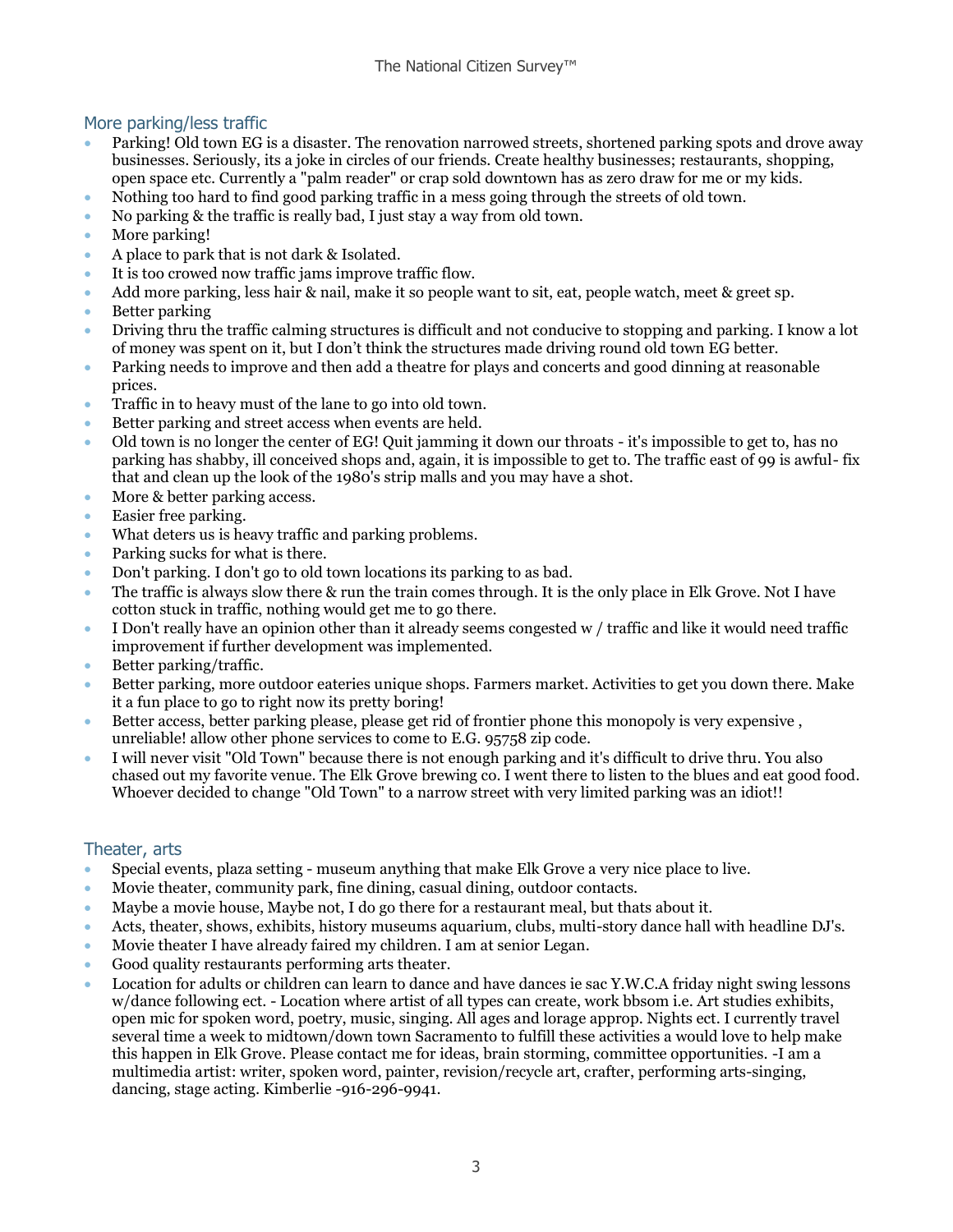- We have come to the Skating rink and the Christman parade and Boulevard Bistro is the best restaraunt in Elk Grove. I think what would be wonderful in a performing arts theater- right now have to go to sac or SF to see play / performances.
- All that circled above, fun & entertaining. Most of all safe! museum history center, outdoor concert, nightlife exhibits etc.
- Have music venues especially for all ages art/music annual festival or monthly "nite" similar to 2nd saturday in Sacramento-
- Performing arts theater (not rock, country, R & B or things of that ilk, the metro area has far too many of these trouble cashing clubs already. The Strauss festival is great but it's only one event and it's outside, musical theater, symphony type concerts, chamber, concerts, recitals, a place to present drama, comedy (not experimental theater or musical events. We have enough of those types of venues. How about an outdoor concert area and a Elk Grove concerts band. A historical society and/or museum concentrating of the environs of Elk Grove and the surrounding area. Also develope programs to let citizens of Elk Grove participate meaningly in all the departments of our city if they show intelligent and drive. This may help out beautiful city. Thanks
- A long road of poet singing, dancing, magic, music, the events that will help marriages keep the romance. Create a love shore event that plays music, when they first meet.
- Cultural events
- Quality arts/crafts shows, better access to old towne its a traffic nightmare, more unique shops/galleries. Comment on Elk Grove overall (or per peeve): why does EG persist on keeping businesses sk small scale. Example; The Michaels store is much smaller than its counterparts in other parts of the county even though there is a demand for craft products. At least hobby lobby is adequate size. The other side of the picture: Great job on creating a park system and state of art facilities.
- Festivals, special events. Would be great if they were advertised more! never know about them!!

#### Family-friendly options

- Farmer market, x-mas lighting for children-concerts family and friend barque softball family tearms, meet and greeting in your neighborhoods.
- Fun activities & fun places for kids at affordable rate & timing. Awareness programs for adolescence regarding crime, rapes, abuse, ethics, humanity, drugs etc. Which help/improve quality youth life.
- Library, children's park / community parks, medical clinics, shopping mall, museum.
- Love the ice rink in winter the plaza with "farmers markets" & other gatherings.
- Anything that is fun for my kids.
- Activities for children (family time).
- Free family friendly functions.
- Any community sponsored event brings us out. The 3rd Saturday type of things.
- More things to do, especially for the youth!
- Family, Kids activities.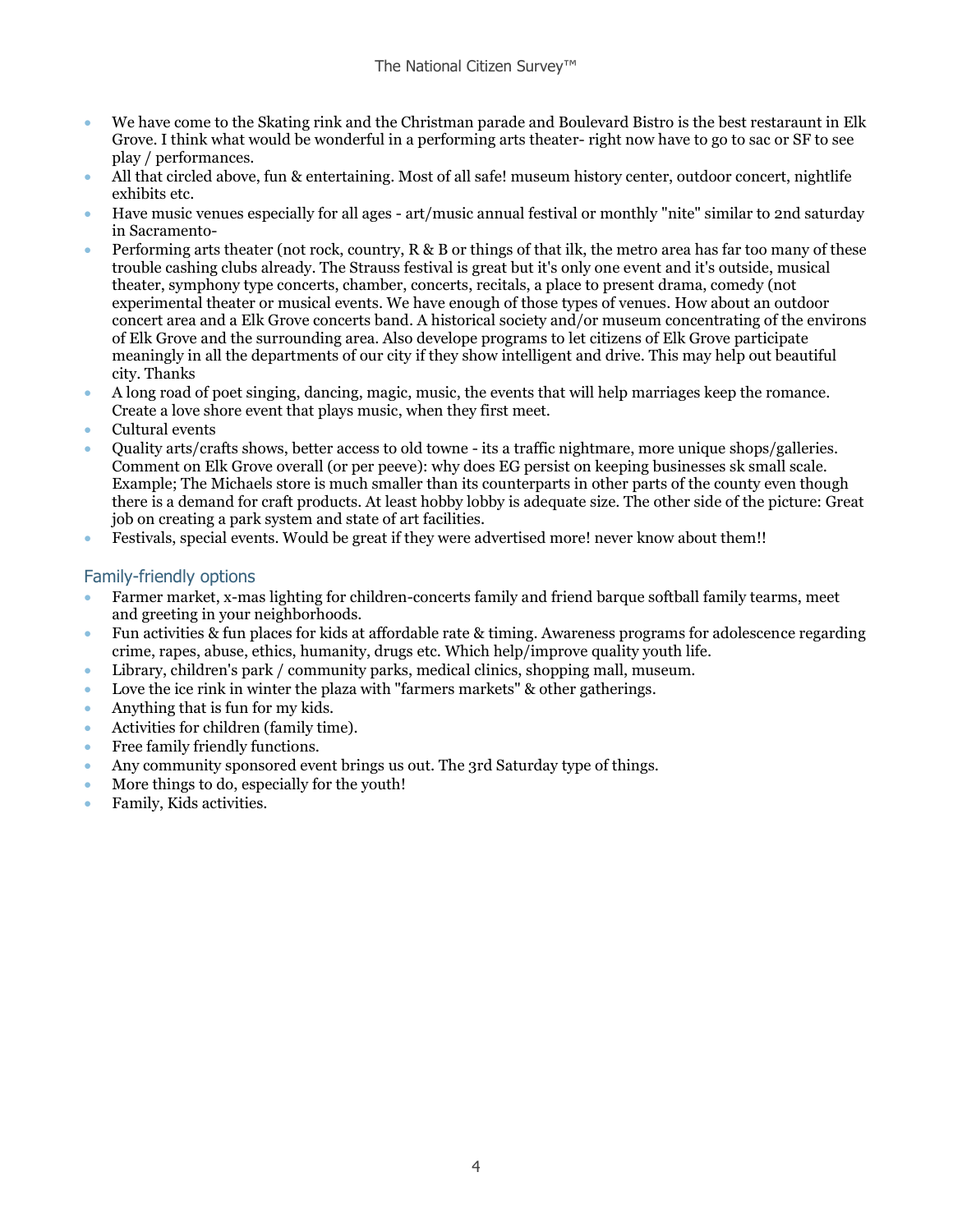#### Boutique shopping

- One of kind gift shops old Vintage toy store was unique.
- More boutique shopping, better traffic flow and parking. Used to shop, bank and eat in old EG often avoid the area now.
- More shops (higher end).
- Quality home decorating shop. Safety walking & crossing over railroad tracks (Overpass highly recommended). Bring in a "Red Lobster "Restaurant w / green area & sitting leisure.
- Bicycle shops, second hand stores, computer training, Art supplies, book stores ethnic food restaurants, ice cream shop electric vehicle charging outlets, bike tire pumps.
- Already like going to the antique shops and various boutiques that are there. Want to keep that feel & vibe going.
- Consignment home shopping.
- Boutique shopping (los gatos type) more variety-upscale a fun place to visit-take out of town guests.
- Antique shops.
- Better high-end clothing boutiques.
- Craft fairs, flea market!, farmers market festival.

#### Shopping mall

- As sole above has grown, it seems to have the small town feel and sense of community. Still need that shopping mall, performing arts & plays, musical top name performances.
- A shopping mall more jobs.
- Finish the shopping mall.
- Indoor and outdoor mall, such as Nordstrom, Nordstrom rack etc. Laser tag, outlet.
- I'd really like to see or shopping mall, enclosed, in Elk Grove. This city is large enough for its own shopping mall. Not on open plaza but a real mall with anchor stores like J C Penney /Sears, Mary's
- Upscale shopping center/mall better town Roseville history center or Folcom, CA in Elk Grove upscale bar/night club for 25+ yrs old & fine dining.
- Would welcome a Macy's or Dillards. Thanks for bringing steinmont. I remember forever back in 2000. Maybe a Marshalls, and another Ross. Miniature golf or skating pink so happy to hear that you are putting in outlets I have been on Elk grove resident for 25 years and although i voted against the growth I'm glad it's done allway just would like to see more stores & cateries. Instead of walgreens, cvs & kitchen & Nail salons.
- The old town area it too crowded now a indoor mall where seniors can go and shop and meet. Thank you
- Shopping centers and casual restaurants to attract people to visit old town Elk Grove.

#### General shopping

- Need more shops of interest, and ample parking spaces.
- Discounts provided by shops.
- Old town shops are overpriced, with the exception of unique items. I do not care to support stores that farl to adopt to the time and only ride on the creativity and entrepenship of the old town committe & the city council.
- Ranger variety of shops, restaurants Need: More activities events. Arts/performers .High level concerts / special events. Fri/sat night actualy.
- General shopping & casual dining.
- Shopping eating entertainment a place to park!!
- General shopping, auto services, hair/mall salon.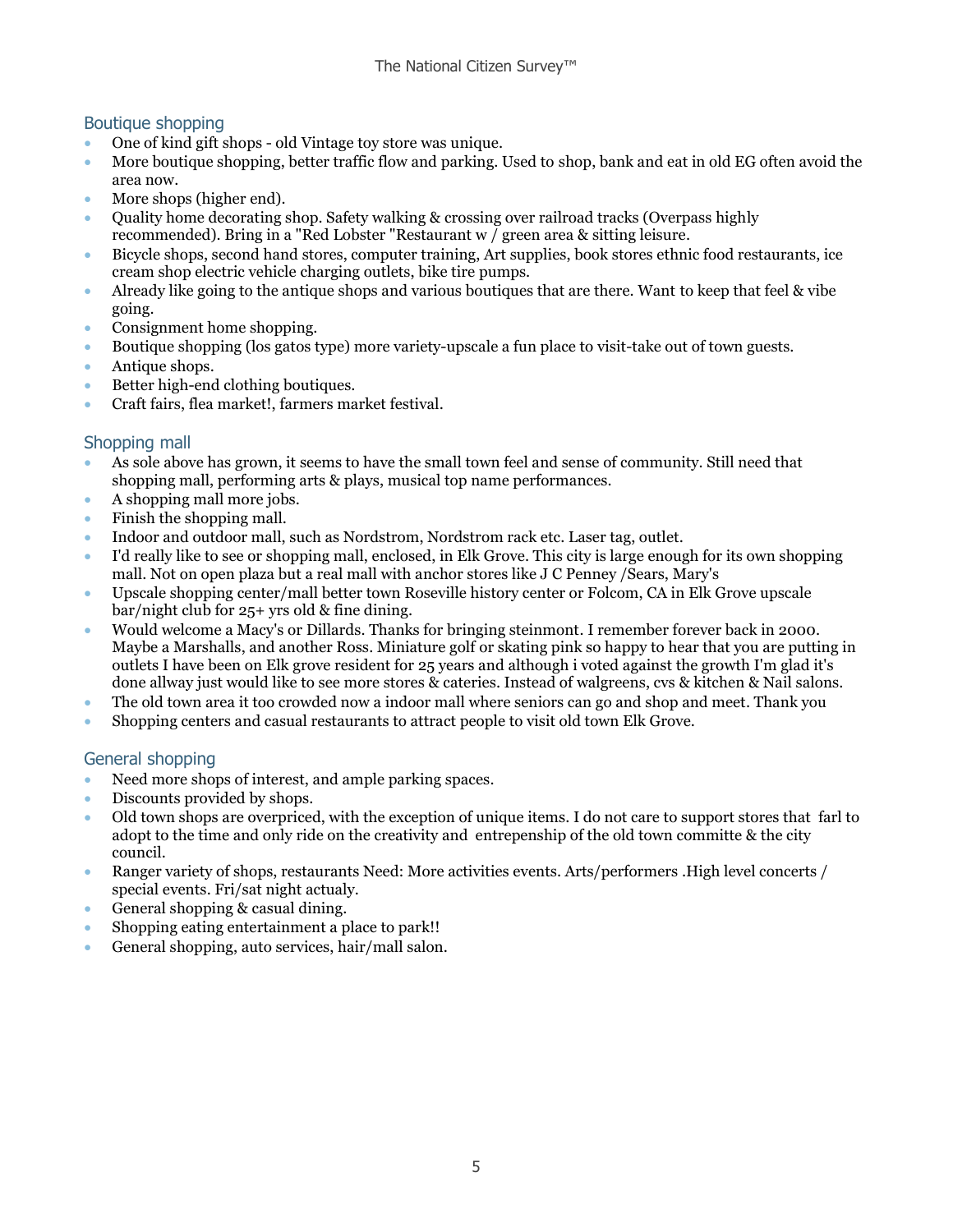#### Recreation

- Any business (ES) that promote fishing & hunting/shooting sports. I'm an avid fisherman and would love to have a full-service fishing tackle/bait/rod/reel sales/repair.
- Recreation centers for youth & families without a cost associated therewith.
- A public or private swimming pool for seniors which is warm water like the eastern seal pool in Sacramento.
- Water park, Children's & youth activities nice shopping mall like Galleria in Roseville.
- Miniature golfing; John's incredible pizza, drive-in movie theater; mall; black bear diner; outlets.

#### **Other**

- More bike friendly. Comment the bike trail to old town & saw much more participation in first saturday/friday when the street was closed and vendors were all up and Down the street. Going to a concrete slab is just not appealing.
- More attention to old Elk Grove area. Lot of employ buildings. Do something with Elk Grove Brevery space increase recycling pick-up to weekly.
- Gas stations near white lock way. We do not have a station within 2.5 miles of our home.
- More commercial development and /or services.
- Make the streets and businesses more accessible to the disabled.
- Medical cannibas dispensary.
- Honestly have not lived here long enough to have wanted to drive out to old town.
- Sweep at work no time Secret garden was the only place i went to It moved rarely go now. I liked the quaintness in older Elk grove
- I'm 83 so my activities have should down but I'm aware of what Elk Grove is attempting in order to make our town. More attractive to tourists and other visitors. I'm Looking for to the development of the site near hwy 99 past Elk Grove blvd. Almost to Elk Grove from Santa Monica at three years ago to be with my daughter and granddaughter. Although Santa Monica is a highly-end community, Elk Grove has many opportunities to expand and increase position development. I like it here.
- Get gangs / gang activity / gang violence under control & eliminated. Get rid of red light cameras. They are not for safety, they are a money grab by city government - I'm not alone in thinking this! I've witnessed two bad accidents @ intersections with red light cameras by people who panic stop @ yellow lights and get rear ended hard.
- There is no atmosphere downtown compared to other cities the streets/sidewalk are not clean attractive it would be to here walk downtown & feel safe, something to look at and just get that "downtown feeling" lights, flowers, window displays and the buildings are important have cafes-with tables outside.
- Map of Elk Grove (one I can pick up) bus schedule & map (E- trans). I live at Renwick square savior apartments would love to go to old town Elk Grove but do not have a car. Would like a bus schedule & city may so I can find my way around. I have been looking for them for last year do not love computer help!
- Used 2 love 2 go 2 plantation coffee restaurants a new high-quality hair salon or manage place would workbut the owns their are mediocre or less places to walk or ride bikes in natural surrounding - trees or water always attract people.
- Old town is to small for big events.
- Actually more at this time, area is over congested much to small.
- I live in Laguna too far to drive. (out of the way.) A bike trail safe would encourage me to ride to old town to visit antique stores, have lunch.
- Would like bus transit E W down EG blvd to old town from Franklin instead of going the way to consumers and would. (more direct route).
- Out door concepts such as the ones held in sunrise mall restaurants such as red lobster, Dave n Busters, Cheesecake factory and etc.
- A wedding center.
- Events for college age population.